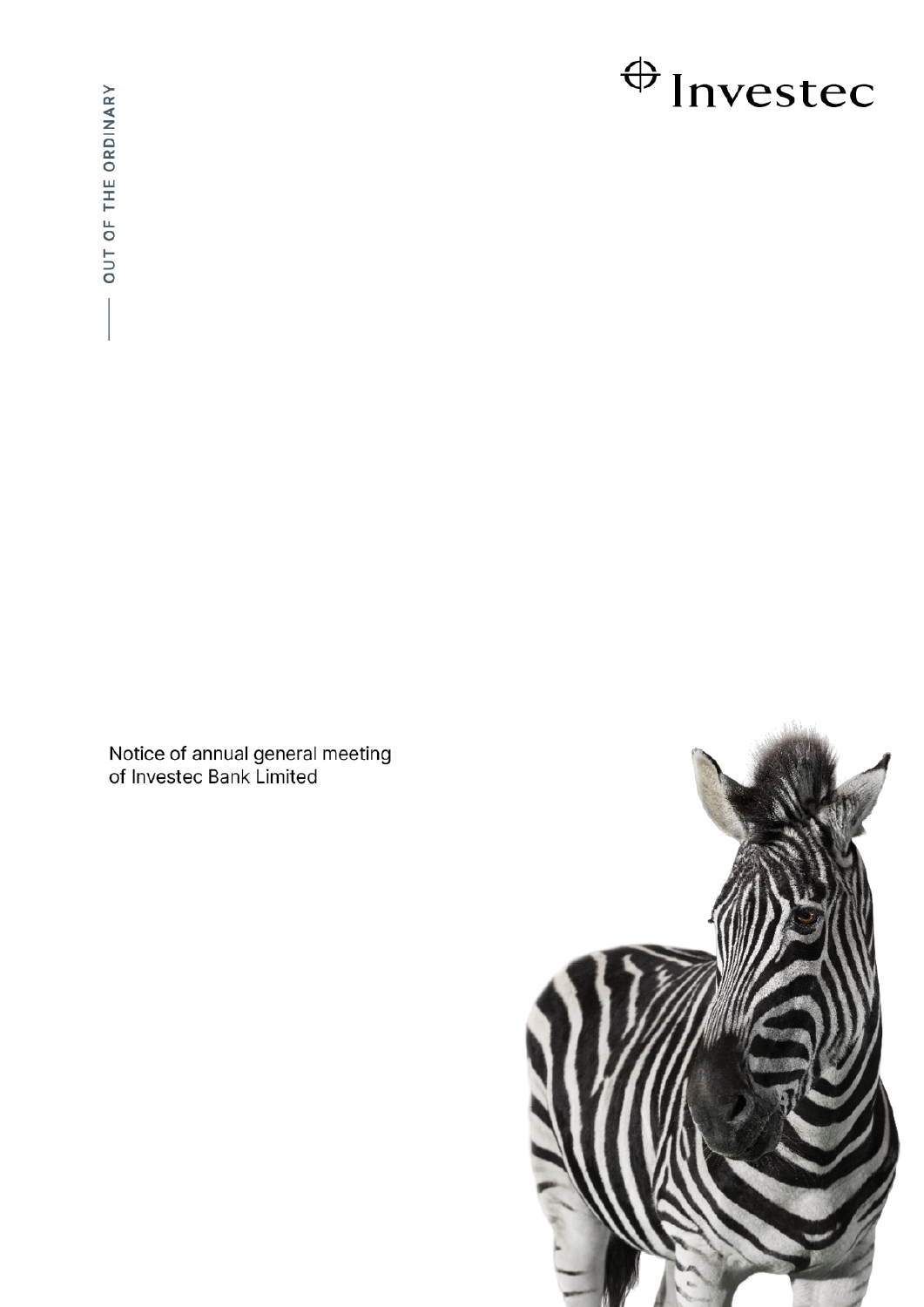Contents



01 Notice of annual general meeting of Investec Bank Limited 2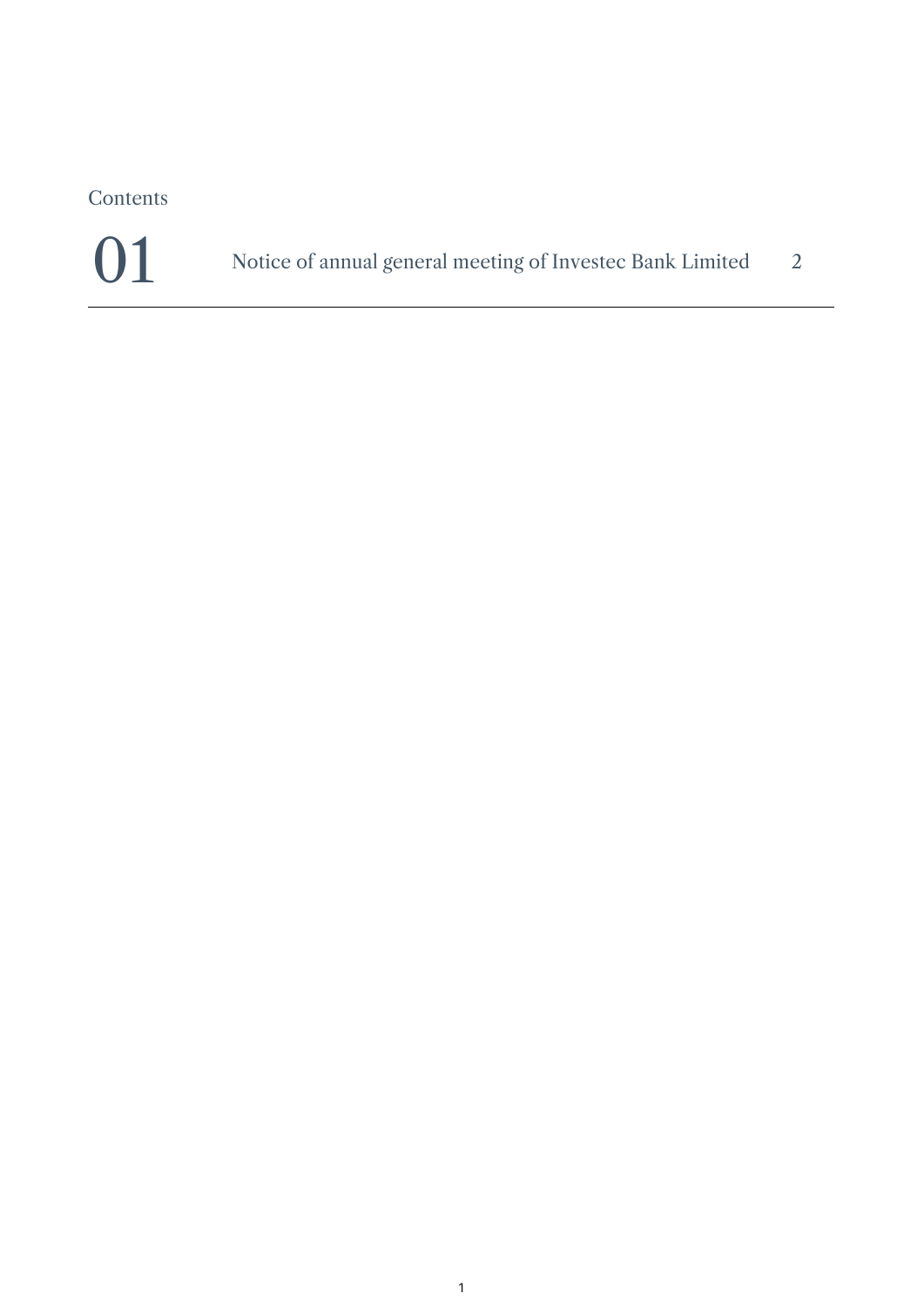Out of the Ordinary

Investec Bank Limited Registration number 1969/004763/06 Share code: INLP | ISIN: ZAE000048393 (the company)



Notice is hereby given that the annual general meeting of Investec Bank Limited (the company) will be held at 11:00 on Thursday, 5 August 2021, to:

- deal with such business as may lawfully be dealt with at the meeting; and
- consider, and, if deemed fit, pass, with or without modification, the ordinary and special resolutions set out hereunder.

The Investec Bank Limited annual general meeting will be conducted as a virtual meeting as a result of the COVID-19 pandemic. Participant may attend the meeting by logging onto the Microsoft Teams application.

Kindly note that in terms of section 63(1) of the South African Companies Act, No 71 of 2008, as amended (the South African Companies Act), meeting participants (including proxies) will be required to provide reasonable satisfactory identification before being entitled to participate in or vote at the annual general meeting. Forms of identification that will be accepted include original and valid identity documents, driver's licences and passports.

# Record dates and proxies

- In terms of sections 59(1)(a) and (b) of the South African Companies Act, the board of the company has set the record date for the purpose of determining which shareholders are entitled to:
	- receive notice of the annual general meeting (being the date on which a shareholder must be registered in the company's securities register in order to receive notice of the annual general meeting) as Friday, 09 July 2021; and
	- participate in and vote at the annual general meeting (being the date on which the shareholder must be registered in the company's securities register in order to participate in and vote at the annual general meeting) as Friday, 30 July 2021.
- A shareholder who is entitled to attend, participate in and vote at the annual general meeting is entitled to appoint one or more persons as his or her proxy to exercise all or any of his or her rights to attend and to speak and vote at the annual general meeting. A proxy need not be a shareholder of Investec Bank Limited.

For an ordinary resolution to be approved by shareholders, it must be supported by more than 50% of the voting rights exercised on the resolution.

For a special resolution to be approved by shareholders, it must be supported by at least 75% of the voting rights exercised on the resolution.

### Ordinary business

1. To present the audited annual financial statements of Investec Bank Limited for the year ended 31 March 2021, together with the reports of the directors, the auditors, the chairman of the audit committee and the chairman of the DLC social and ethics committee to the shareholders.

The complete set of the audited annual financial statements, together with the directors' and auditors' reports, are set out on pages 28 to 166 of the 2021 annual report of Investec Bank Limited.

To consider and, if deemed fit, to pass, with or without modification, the following ordinary resolutions of Investec Bank Limited set out below:

- 1. To re-elect Philip A Hourquebie who is retiring by rotation as a director of Investec Bank Limited and being eligible, offers himself for re-election.
- 2. To re-elect Richard Wainwright who is retiring by rotation as a director of Investec Bank Limited and being eligible, offers himself for re-election.
- 3. To re-elect David Friedland who is retiring by rotation as a director of Investec Bank Limited and being eligible, offers himself for re-election.
- 4. To elect Marlé van der Walt whose appointment as a director terminates in accordance with the provisions of the Memorandum of Incorporation of Investec Bank Limited at the end of the annual general meeting of Investec Bank Limited convened on 5 August 2021, as a director of Investec Bank Limited.
- 5. To elect Vanessa Olver whose appointment as a director terminates in accordance with the provisions of the Memorandum of Incorporation of Investec Bank Limited at the end of the annual general meeting of Investec Bank Limited convened on 5 August 2021, as a director of Investec Bank Limited.

 For details of the directors please refer to pages 6 to 8 of the 2021 annual report of Investec Bank Limited.

- 6. To sanction the dividends paid on the ordinary and preference shares during and subsequent to the year end.
- 7. To re-appoint Ernst & Young Inc. of 102 Rivonia Road, Sandton, 2196, South Africa (Private Bag X14, Sandton, 2146, South Africa) upon the recommendation of the current Investec Bank Limited audit committee, as joint auditors of Investec Bank Limited, to hold office until the conclusion of the annual general meeting of Investec Bank Limited to be held in 2022.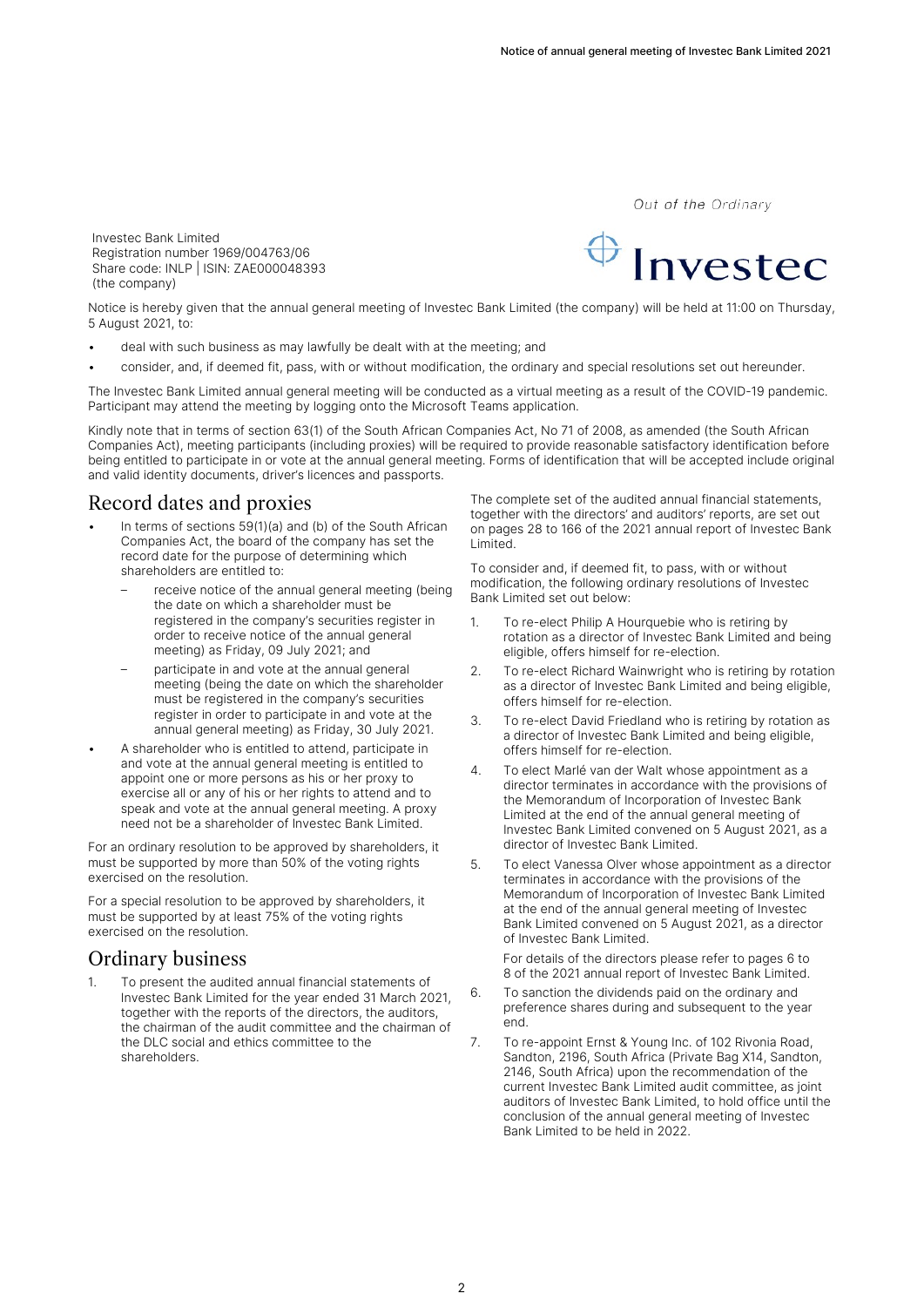8. To re-appoint KPMG Inc. of 85 Empire Road, Parktown, 2193, South Africa (Private Bag X9, Parkview 2122, South Africa) upon the recommendation of the current Investec Bank Limited audit committee, as joint auditors of Investec Bank Limited, to hold office until the conclusion of the annual general meeting of Investec Bank Limited to be held in 2022.

#### Explanatory note to resolutions No 7 and 8:

In terms of section 90(1) of the South African Companies Act, each year at its annual general meeting, the company must appoint an auditor who complies with the requirements of section 90(2) of the South African Companies Act.

Following a detailed review, which included an assessment of their independence, the audit committee of Investec Bank Limited, has recommended that Ernst & Young Inc. and KPMG Inc. be reappointed as the joint auditors of Investec Bank Limited.

9. To authorise any director or the company secretary to do all things and sign all documents which may be necessary to carry into effect the resolutions contained in this notice to the extent the same have been passed and, where applicable, filed.

# Special business

To consider and, if deemed fit, to pass, with or without modification, the following ordinary and special resolutions of Investec Bank Limited set out below:

10. Ordinary resolution: Authorising the directors to issue up to 5% of the unissued ordinary shares.

#### Resolved that:

- the directors are authorised, as they in their discretion think fit, to allot and issue up to 5% of the unissued ordinary shares in the authorised share capital of Investec Bank Limited as at the date of this notice (for which purposes any shares approved to be issued by the company in terms of any share plan or incentive scheme for the benefit of employees shall be excluded), such authority to endure until the next annual general meeting of Investec Bank Limited to be held in 2022.
- 11. Ordinary resolution: Authorising the directors to issue the unissued non-redeemable, non-cumulative, nonparticipating preference shares (non-redeemable programme preference shares), redeemable, nonparticipating preference shares (redeemable programme preference shares) and the non-redeemable, noncumulative, non-participating preference shares (perpetual preference shares).

#### Resolved that:

the directors are authorised, as they in their discretion think fit, to allot and issue any or all of the unissued nonredeemable, non-cumulative, non-participating preference shares (non-redeemable programme preference shares), redeemable, non-participating preference shares (redeemable programme preference shares) and the non-redeemable, non-cumulative, nonparticipating preference shares (perpetual preference shares) in the authorised share capital of Investec Bank Limited, such authority to endure until the next annual general meeting of Investec Bank Limited to be held in 2022.

#### Explanatory note to resolutions No 10 and 11:

Resolutions No 10 and 11 are proposed in accordance with the terms of the Memorandum of Incorporation of Investec Bank Limited, subject to the provisions of section 41 of the South African Companies Act, the South African Banks Act, No 94 of 1990 (South African Banks Act), and the Listings Requirements of the JSE Limited (JSE Listings Requirements).

#### **Directors' responsibility statement**

The directors, whose names appear on page 2 of the 2021 annual report of Investec Bank Limited, collectively and individually accept full responsibility for the accuracy of the information pertaining to the special resolutions and certify that, to the best of their knowledge and belief, there are no facts that have been omitted which would make any statement false or misleading and that all reasonable enquiries to ascertain such facts have been made and that the special resolution contains all information.

#### **Material changes**

Other than the facts and developments reported on in Investec Bank Limited's 2021 annual report, there have been no material changes in the affairs or financial position of Investec Bank Limited and its subsidiaries since the date of signature of the audit report and up to the date of this notice of the annual general meeting of Investec Bank Limited.

The following additional information is provided in terms of the JSE Listings Requirements for purposes of the general authority:

- share capital of Investec Bank Limited as set out on notes 41 and 42 of the annual financial statements of the 2021 annual report of Investec Bank Limited.
- 12. Special resolution No 1: Directors' authority to acquire non-redeemable, non-cumulative, non-participating preference shares (non-redeemable programme preference shares), redeemable, non-participating preference shares (redeemable programme preference shares) and the non- redeemable, non-cumulative, nonparticipating preference shares (perpetual preference shares).

#### Resolved that:

as authorised in terms of the Memorandum of Incorporation of Investec Bank Limited, as a general authority provided for in the JSE Listings Requirements, which authority shall be valid until Investec Bank Limited's next annual general meeting to be held in 2022, or the date of expiry of 15 months from the date of the passing of this special resolution No 1, whichever is the shorter period, that the acquisition by Investec Bank Limited from time to time of the issued non-redeemable, non-cumulative, non-participating preference shares (non-redeemable programme preference shares), redeemable, non-participating preference shares (redeemable programme preference shares) and the non-redeemable, non-cumulative, non-participating preference shares (perpetual preference shares) in issue from time to time of Investec Bank Limited, upon such terms and conditions and in such amounts as the directors of Investec Bank Limited may from time to time decide, be approved, but subject to the provisions of the South African Banks Act, the South African Companies Act and the JSE Listings Requirements, it being recorded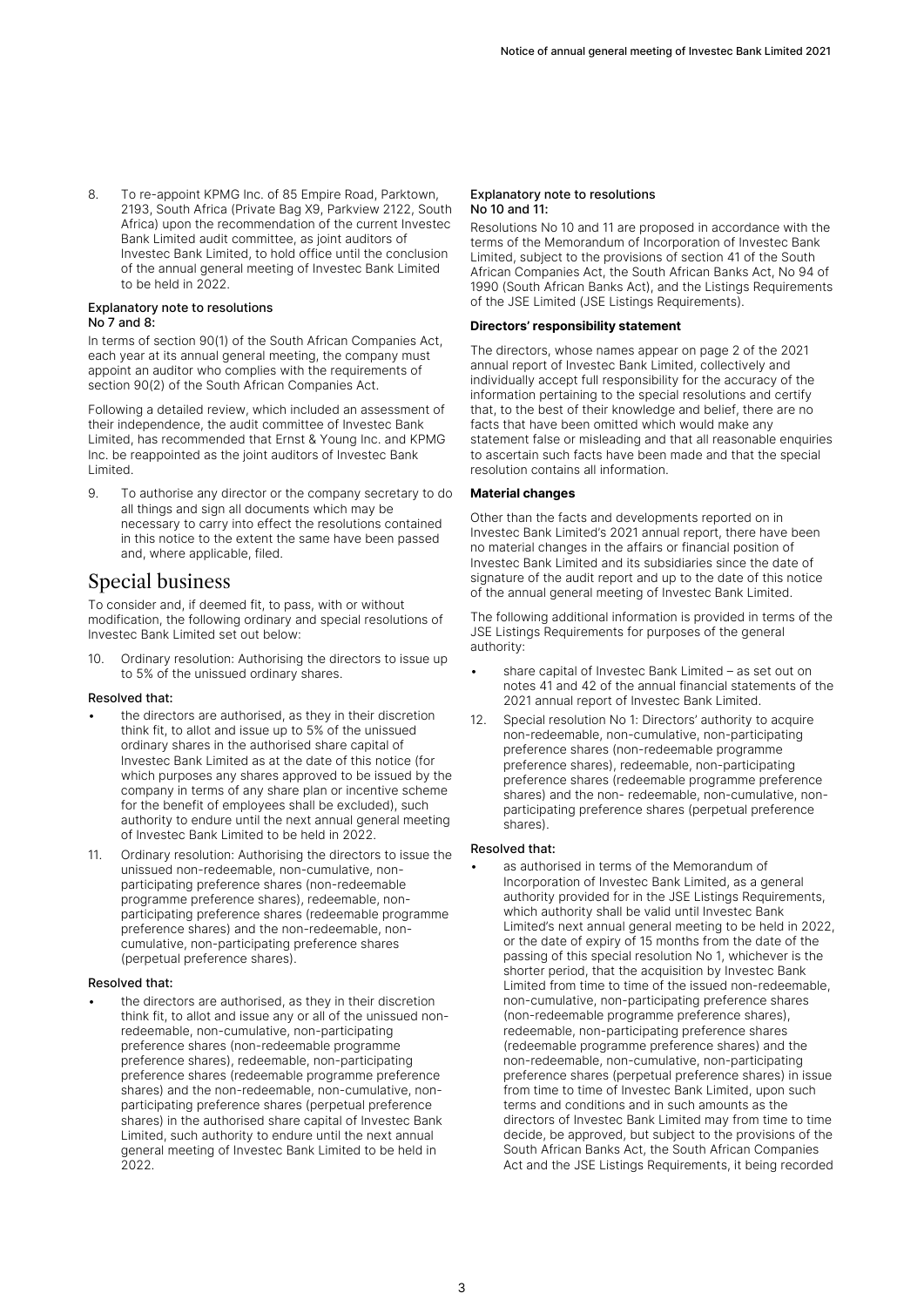that as at 21 June 2021, the JSE Listings Requirements provide, inter alia, that:

- (i) any such acquisition of non-redeemable programme preference shares, redeemable programme preference shares or the perpetual preference shares shall be effected through the order book operated by the JSE trading system and done without any prior understanding or arrangement;
- (ii) an announcement containing full details of such respective acquisitions will be published as soon as Investec Bank Limited has acquired nonredeemable programme preference shares, redeemable programme preference shares or perpetual preference shares constituting, on a cumulative respective basis, 3% of the number of non-redeemable programme preference shares, redeemable programme preference shares, or perpetual preference shares in issue, as the case may be, when the authority is granted and for each 3% in aggregate acquired thereafter;
- (iii) acquisitions of shares in aggregate in any one financial year may not exceed 20% of Investec Bank Limited's issued non-redeemable programme preference share capital, redeemable programme preference shares in issue from time to time or perpetual preference share capital, as the case may be, as at the date of passing of this special resolution No 1;
- (iv) in determining the price at which non-redeemable programme preference shares, redeemable programme preference shares or perpetual preference shares issued by Investec Bank Limited are acquired by it in terms of this general authority, the maximum price at which such non-redeemable programme preference shares, redeemable preference shares or perpetual preference shares, may be acquired will be 10% above the weighted average of the market value at which such nonredeemable programme preference shares, redeemable preference shares or perpetual preference shares are traded on the JSE as determined over the five business days immediately preceding the date of acquisition of such non-redeemable programme preference shares, redeemable preference shares or perpetual preference shares, as the case may be, by Investec Bank Limited;
- (v) at any point in time, Investec Bank Limited may only appoint one agent to effect any acquisition on Investec Limited's behalf;
- (vi) a resolution is passed by the board of directors that it has authorised the acquisition, that Investec Bank Limited has passed the solvency and liquidity test and that, since the test was performed, there have been no material changes to the financial position of the group; and
- (vii) Investec Bank Limited may not acquire any shares during a prohibited period as defined by the JSE Listings Requirements unless there is in place a repurchase programme where dates and quantities of shares to be traded during the prohibited period are fixed and full details of the programme have been submitted to the JSE Limited prior to the commencement of the prohibited period.

13. Special resolution No 2: Financial assistance.

#### Resolved that:

- to the extent required by the South African Companies Act, the board of directors of Investec Bank Limited may, subject to compliance with the requirements of Invested Bank Limited's Memorandum of Incorporation (if any), the South African Companies Act, the South African Banks Act, and the JSE Listings Requirements, each as presently constituted and as amended from time to time, authorise Investec Bank Limited to provide direct or indirect financial assistance by way of loan, guarantee, the provision of security or otherwise, to:
	- (i) any of its present or future subsidiaries and/or any other company or entity that is or becomes related or interrelated to Investec Bank Limited, for any purpose or in connection with any matter, including, but not limited to, any option, or any securities issued or to be issued by Investec Bank Limited or a related or interrelated company or entity, or for the purchase of any securities of Investec Bank Limited or a related or interrelated company or entity; and/or
	- (ii) any of the present or future directors or prescribed officers of Investec Bank Limited or of a related or interrelated company or entity (or any person related to any of them or to any company or corporation related or interrelated to any of them), or to any other person who is a participant in any of Investec Bank Limited's present or future share or other employee incentive schemes, for the purpose of, or in connection with, the subscription of any option, or any securities, issued or to be issued by Investec Bank Limited or a related or interrelated company or entity, or for the purchase of any securities of Investec Bank Limited or a related or interrelated company or entity, where such financial assistance is provided in terms of any such scheme, such authority to endure until the next annual general meeting of Investec Bank Limited to be held in 2022.

#### Explanatory note to special resolution No 2:

As part of the normal conduct of the business of the group, Investec Bank Limited, where necessary, usually provides guarantees and other support undertakings to third parties which enter into financing agreements with its local and foreign subsidiaries and joint ventures or partnerships in which the company or members of the group have an interest.

This is particularly so where funding is raised by conduct of their operations. In the circumstances and in order to, inter alia, ensure that Investec Bank Limited and its subsidiaries and other related and interrelated companies and entities continue to have access to financing for purposes of refinancing existing facilities and funding their corporate and working capital requirements, it is necessary to obtain the approval of the shareholders as set out in this special resolution. Investec Bank Limited would like to provide financial assistance, if necessary, also in other circumstances.

Furthermore, it may be necessary for Investec Bank Limited to provide financial assistance to any of its present or future subsidiaries and/or to any related or interrelated company or entity, and/or to a member of a related or interrelated company or entity, to subscribe for options or securities of Investec Bank Limited or another company related or interrelated to it.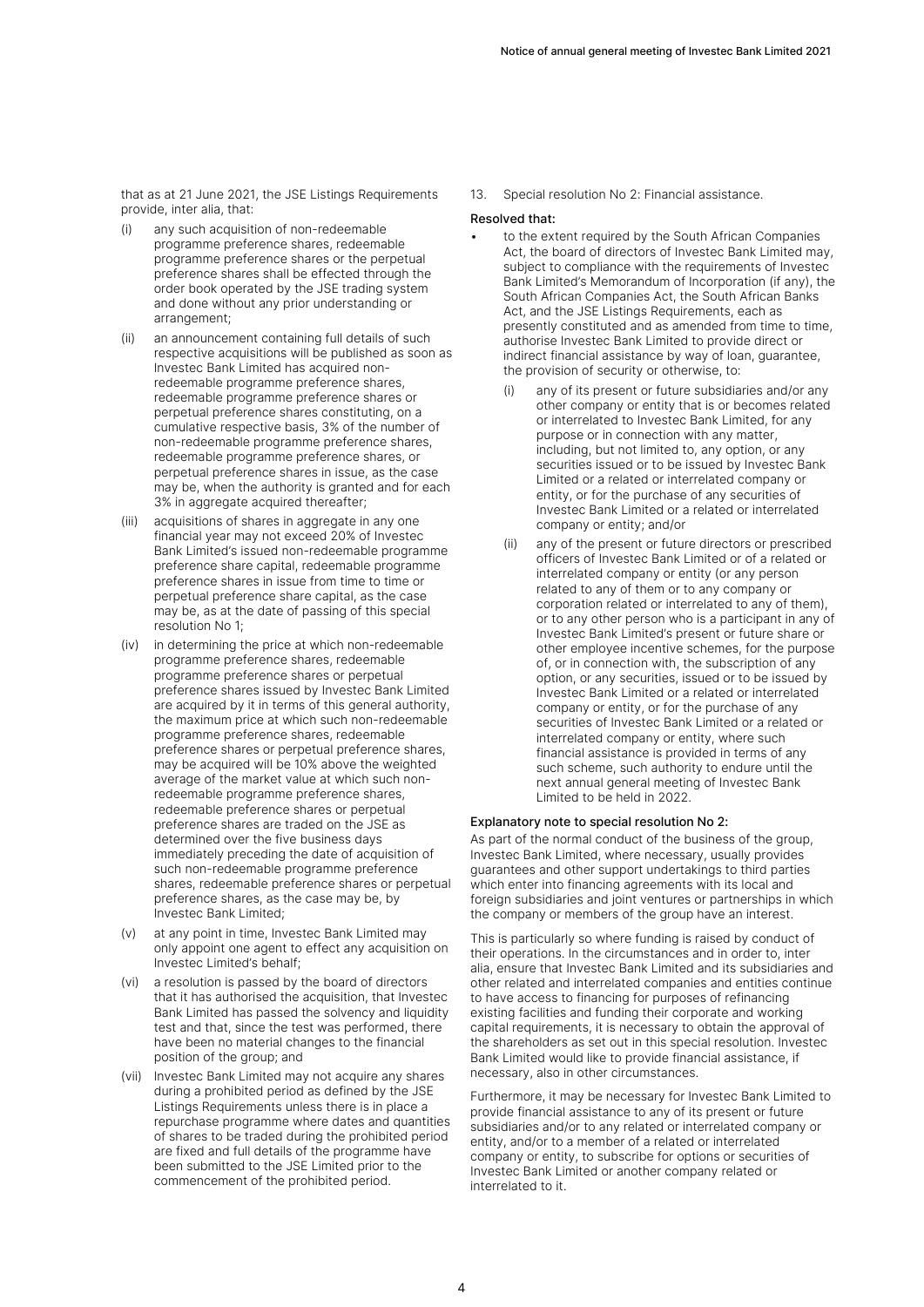Under sections 44 and 45 of the South African Companies Act, Investec Bank Limited will, however, require a special resolution to be adopted before such financial assistance may be provided. It is therefore imperative that Investec Bank Limited obtains the approval of shareholders in terms of special resolution No 2 so that it is able to effectively organise its internal financial administration.

Sections 44 and 45 also contain exemptions in respect of employee share schemes, as contemplated in the South African Companies Act, that satisfy the requirements of section 97 of the South African Companies Act. To the extent that any of Investec Bank Limited's or the group's share or other employee incentive schemes do not constitute employee share schemes that satisfy such requirements, financial assistance (as contemplated in sections 44 and 45) to be provided under such schemes will, inter alia, also require approval by special resolution. Accordingly, special resolution No 2 authorises financial assistance to any of the directors or prescribed officers of Investec Bank Limited or its related or interrelated companies or entities (or any person related to any of them or to any company or corporation related or interrelated to them), or to any other person who is a participant in any of the group's share or other employee incentive schemes, in order to facilitate their participation in any such schemes.

14. Special resolution No 3: Non-executive directors' remuneration.

#### Resolved that:

- in terms of section 66(9) of the South African Companies Act, payment of the remuneration to the non-executive directors of Investec Bank Limited for their services as directors be approved as follows:
	- for the period 1 April 2021 to 31 March 2022: as set out on pages 134 to 138 of the Investec Bank Limited 2021 Annual Report.
	- Value-Added Tax (VAT), at the prevailing rate, where applicable, will be added to the above mentioned fees.

#### Explanatory note to special resolution No 3:

The reason and effect of special resolution No 3 is to enable Investec Bank Limited to comply with the provisions of sections 65(11)(h), 66(8) and 66(9) of the South African Companies Act, which stipulate that remuneration to directors for their service as directors may be paid only in accordance with a special resolution approved by shareholders.

For more information on the directors' remuneration, please refer to page 134 to 138 of the 2021 annual report of Investec Bank Limited.

The special resolutions set out in this part of the notice of the annual general meeting will become effective from the date of filing thereof with the South African Companies and Intellectual Property Commission.

15. Special resolution No 4: Amendment to the company's memorandum of incorporation

#### Resolved that:

• the relevant clauses in Investec Bank Limited's Memorandum of Incorporation (MOI) be amended to remove all references to the use of cheques as a payment mechanism in line with the notice issued by the South African Prudential Authority (SA PA).

#### Explanatory note to special resolution No 4:

The South African Reserve Bank (SARB), Financial Sector Conduct Authority (FSCA), Payments Association of South Africa (PASA) and the Banking Association South Africa (BASA) issued a joint communication to the public indicating that the issuing and the acceptance/collection of cheques would cease with effect from 31 December 2020. The passing of Special resolution no. 4 will enable Investec Bank Limited to amend its Memorandum of Incorporation accordingly, thereby allowing the business to meet its regulatory obligations and align itself with market/industry practice.

By order of the board

**N van Wyk** Company secretary Sandton 23 June 2021

#### **Registered office:**

c/o Company Secretarial Investec Limited 100 Grayston Drive Sandown, Sandton 2196 PO Box 785700 Sandton 2146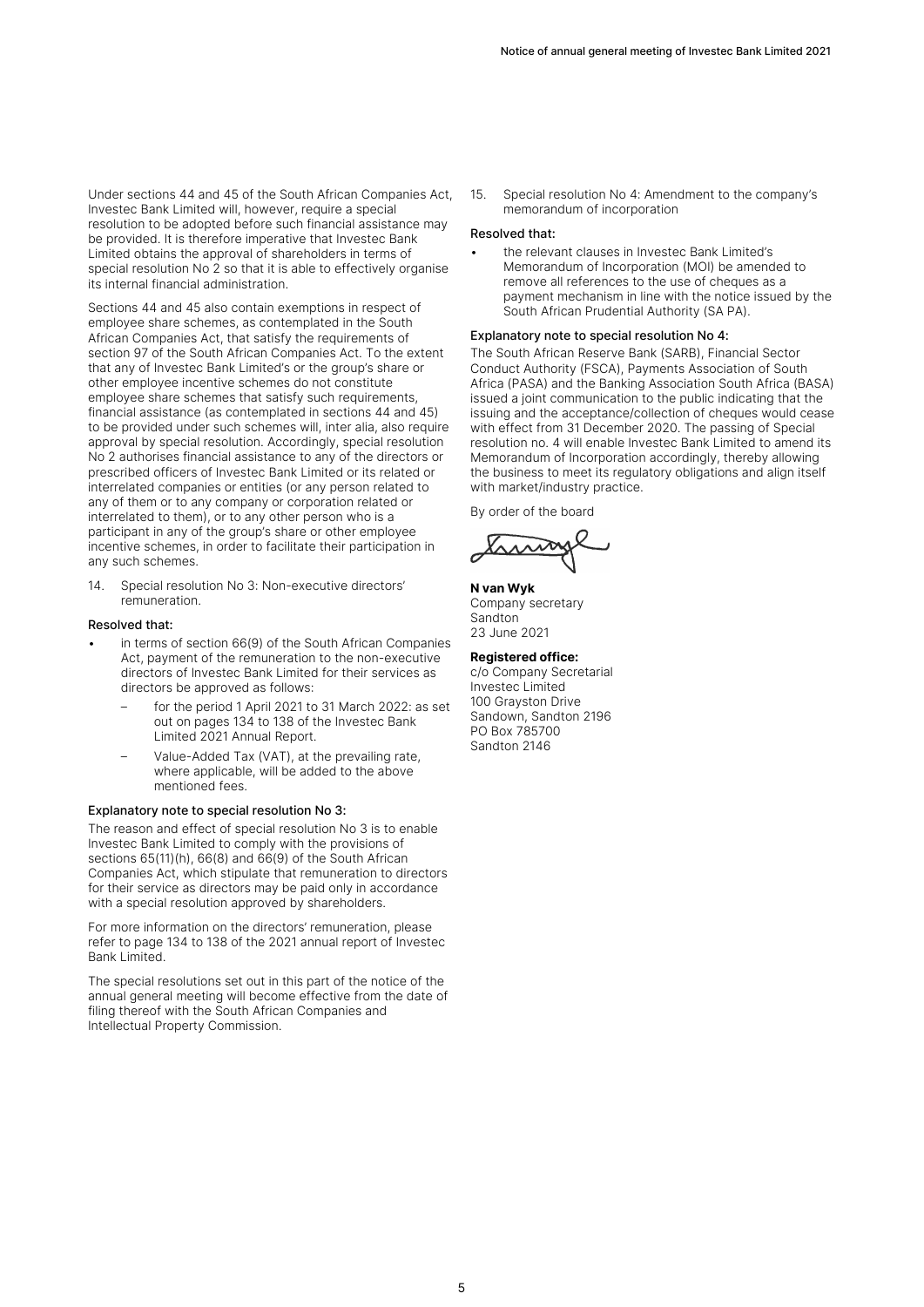# Notes to the annual general meeting of Investec Bank Limited

#### **Note and summary of rights afforded by section 58 of the South African Companies Act, 2008**

- 1. On a show of hands every shareholder present at the annual general meeting in person will have 1 (one) vote, irrespective of the number of shares held by such shareholder, and on a poll every shareholder present in person or by proxy will have 1 (one) vote per ordinary share in Investec Bank Limited.
- 2. A shareholder who is entitled to attend and vote at the annual general meeting is entitled to appoint one or more persons as his or her proxy to exercise all or any of his or her rights to attend and to speak and vote at the annual general meeting, provided that, if more than one proxy is appointed concurrently by a shareholder, each proxy is appointed to exercise the rights attached to different shares held by that shareholder.
- 3. A proxy need not be a shareholder of Investec Bank Limited. The person whose name stands first on the proxy form and who is present at the annual general meeting, will be entitled to act as proxy to the exclusion of whose names follow. Should a proxy not be specified, this will be exercised by the chairman of the meeting.
- 4. The proxy may delegate the authority granted to him or her as proxy, subject to any restriction in the instrument of proxy itself.
- 5. The appointment of a proxy will not prevent a shareholder from subsequently attending and voting at the annual general meeting in person.
- 6. Any corporation which is a shareholder can appoint one or more representatives who exercise on its behalf all of its powers as a shareholder provided that they do not do so in relation to the same shares.
- 7. The appointment of a proxy or proxies:
	- (a) is suspended at any time to the extent that the shareholder chooses to act directly and in person in the exercise of any rights as a shareholder;
	- (b) is revocable in which case the shareholder may revoke the proxy appointment by:
		- (i) cancelling it in writing or making a later inconsistent appointment of a proxy; and
		- (ii) delivering a copy of the revocation instrument to the proxy and to the company.
- 8. Should the instrument appointing a proxy or proxies have been delivered to the company, as long as the appointment remains in effect, any notice that is required by the South African Companies Act, or the company's Memorandum of Incorporation to be delivered by such company to the shareholder, must be delivered by such company to:
	- (a) the shareholder; or
	- (b) the proxy or proxies, if the shareholder has directed the company to do so in writing and has paid any reasonable fee charged by the company for doing so.
- 9. The proxy appointment remains valid only until the end of the relevant meeting at which it was intended to be used, unless revoked as contemplated in section 58(5) of the South African Companies Act.
- 10. A copy of this notice can be found at www.investec.com.